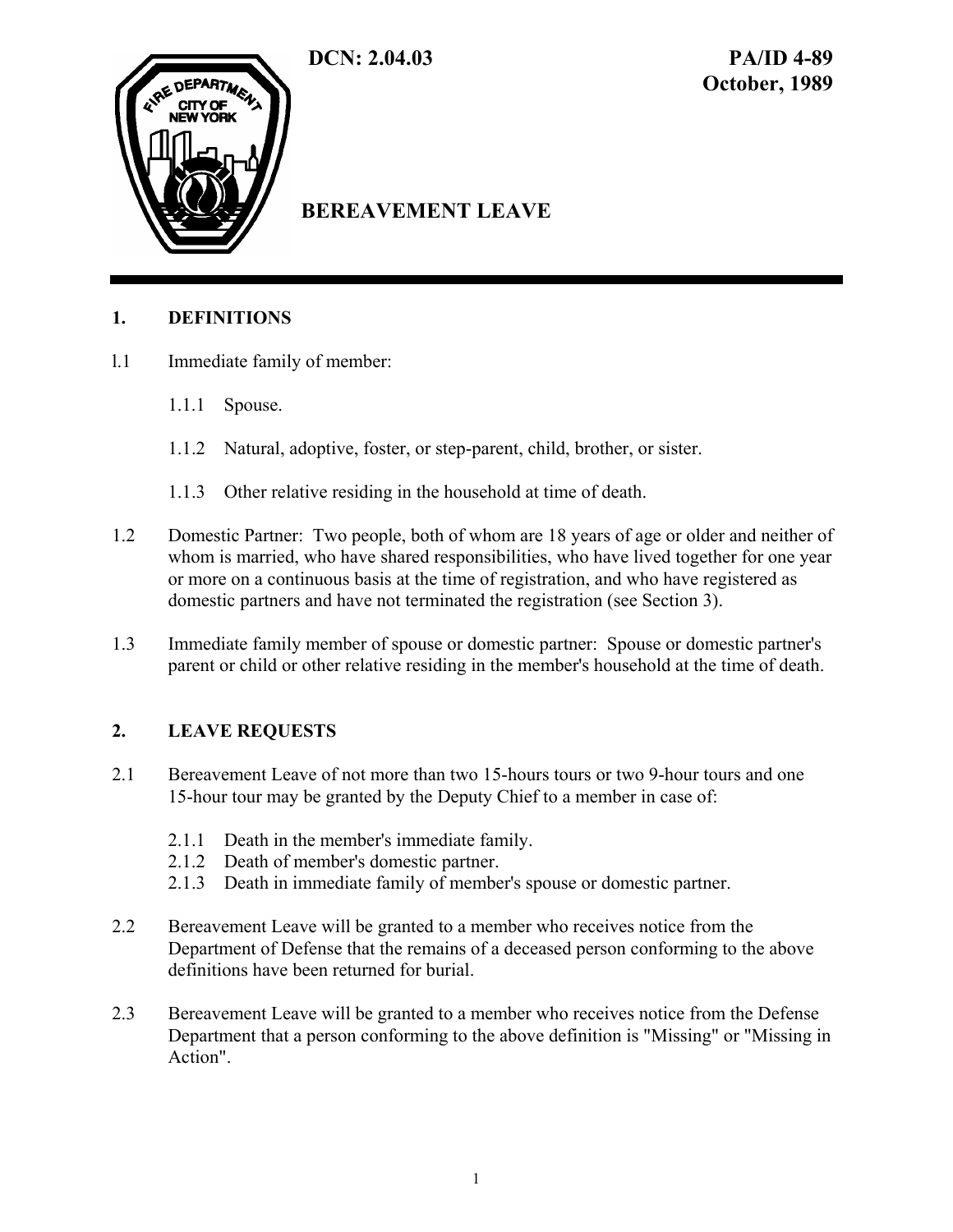- 2.4 Approval of Bereavement Leave requests granted by the Deputy Chief for a domestic partner or immediate family member of a domestic partner must be submitted in writing to the Assistant Commissioner for Personnel, NYC Fire Department, Bureau of Personnel, 9 MetroTech Center, Brooklyn, NY 11201. When verification that the domestic partner has been registered is received from the NYC Department of Personnel, Bereavement Leave will be approved.
- 2.5 Bereavement Leave may not be less than four (4) calendar days.
- 2.6 A member receiving a death notification when on duty will be promptly excused by the immediate superior officer on duty.
- 2.7 Bereavement Leave will begin at 0900 hours following time of death.

# **3. AFFIDAVITS**

 Effective March 1, 1993, Domestic Partnership for Bereavement Leave registrations are accepted at the City Clerk's Office. For information on how to register or cancel a registration, you may call the City Clerk's Office at (212)669-8190.

# 4. **REPORTS**

 When Bereavement Leave is granted, the officer on duty in the member's unit must prepare a report (in duplicate) to the Bureau of Personnel including:

 Name, rank, unit and home address of member; relationship of deceased; time and date leave effective. If member was on duty when notification was received, include period of time excused from duty.

Forward one copy immediately; forward the other copy with transcript of death.

# **BY ORDER OF THE FIRE COMMISSIONER AND CHIEF OF DEPARTMENT**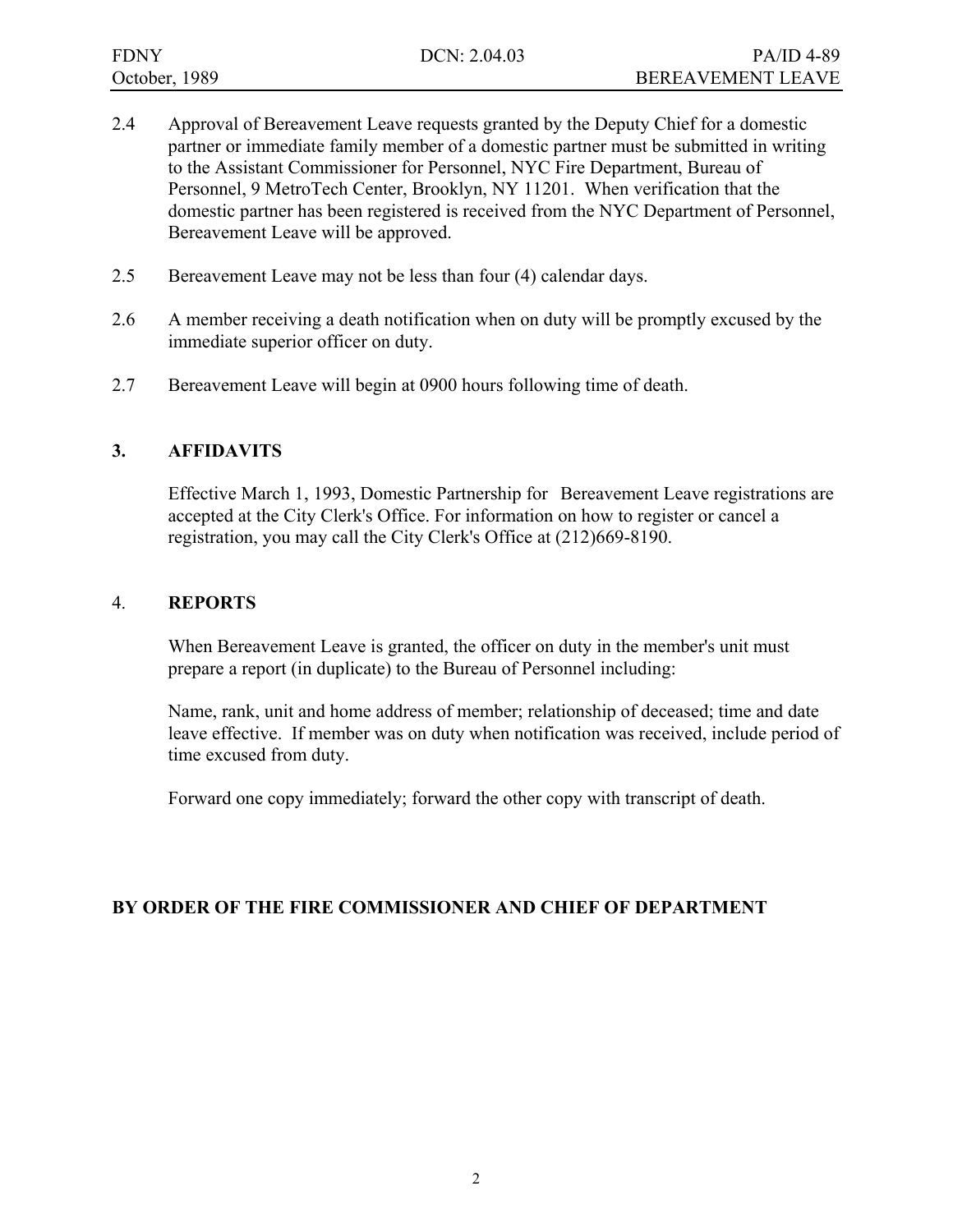# Affidavit of Domestic Partnership For Bereavement Leave

STATE OF NEW YORK )

:ss**.:**

COUNTY OF NEW YORK )

being duly sworn, depose and say:

- 1. I Designate my partner as my domestic partner.
- 2 My domestic partner and I are both over 18 years of age and our marital status is "single".
- 3. We are currently living together and have been living together for a period of one year or more on a continuous basis.
- 4. We have a close and committed relationship and shared responsibilities.
- 5. Neither I or my domestic partner is currently a member of another registered domestic relationship, nor have either of us been a member of another registered domestic partnership within the last twelve months.
- 6. I authorize the Department of Personnel to release to my agency verification of this registration should I request bereavement leave in accordance with Executive Order No. 123, dated August 7, 1989.
- 7. I agree to file an affidavit of Termination of Domestic Partnership for Bereavement Leave with the City Of New York Department of Personnel should this relationship, at any time, fail to meet the definition of domestic partnership as set forth in Executive Order No. 123 or any of the matters sworn to in paragraphs "1" through "5" above, no longer be true.

 $\mathcal{L}_\text{max}$  and  $\mathcal{L}_\text{max}$  and  $\mathcal{L}_\text{max}$  and  $\mathcal{L}_\text{max}$  and  $\mathcal{L}_\text{max}$ 

 $\mathcal{L}_\mathcal{L} = \{ \mathcal{L}_\mathcal{L} \mid \mathcal{L}_\mathcal{L} \}$  , where  $\mathcal{L}_\mathcal{L} = \{ \mathcal{L}_\mathcal{L} \mid \mathcal{L}_\mathcal{L} \}$ 

EMPLOYEE'S SIGNATURE

DATE DESCRIPTION OF THE UPPER STREET OF THE UPPER STREET OF THE UPPER STREET OF THE UPPER STREET OF THE UPPER STREET OF THE UPPER STREET OF THE UPPER STREET OF THE UPPER STREET OF THE UPPER STREET OF THE UPPER STREET OF TH

SWORN TO BEFORE ME THIS day of

EMPLOYEES TITLE

NOTARY PUBLIC

 AGENCY\_\_\_\_\_\_\_\_\_\_\_\_\_\_\_\_\_\_\_\_\_\_  $S.S.#$ 

EXECUTIVE ORDER NO. 123 attached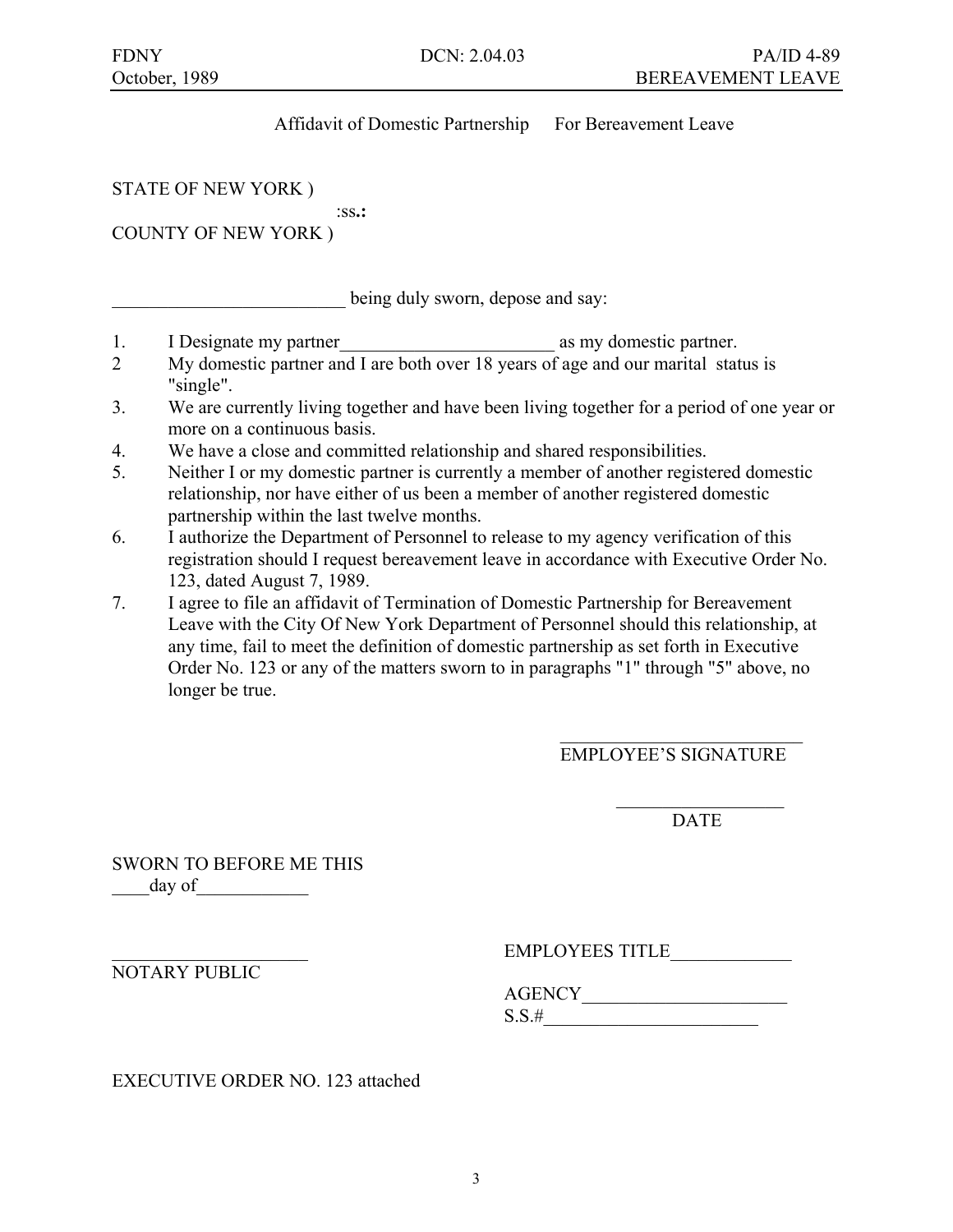### **THE CITY OF NEW YORK OFFICE OF THE MAYOR NEW YORK, NY 10007**

# **Executive Order No. 123**

**August 7, 1989** 

# **BEREAVEMENT LEAVE FOR CITY EMPLOYEES WHO ARE MEMBERS OF A DOMESTIC PARTNERSHIP**

 WHEREAS, there have been significant changes in our society resulting in diverse living arrangements among individuals and an expanded concept of what constitutes a family unit; and

 WHEREAS, many of these living arrangements involve long-term committed relationships between unmarried persons; and

 WHEREAS, the death of one individual in such a relationship, or the death of that individual's parent or child or other relative residing in the household, would have a profound personal impact upon the other individual in such a relationship;

 NOW, THEREFORE, by the power vested in me as Mayor of the City of New York, it is hereby ordered:

#### Section 1. Bereavement Leave Established.

Bereavement leave for all City employees is hereby established in the event of the death of a domestic partner, as defined in Section 2, or the death of a parent or child of such domestic partner, or the death of a relative of such domestic partner residing in the household and shall be afforded in accordance with existing rules and regulations and the terms of this Executive Order.

#### Section 2. Domestic Partnerships Defined.

 Domestic partners are two people, both of whom are 18 years of age or older and neither of whom is married, who have a close and committed personal relationship involving shared responsibilities, who have lived together for period of one year or more on a continuous basis at the time of registration, and who have registered as domestic partners and have not terminated the registration in accordance with procedures to be established by the Department of Personnel of the City of New York.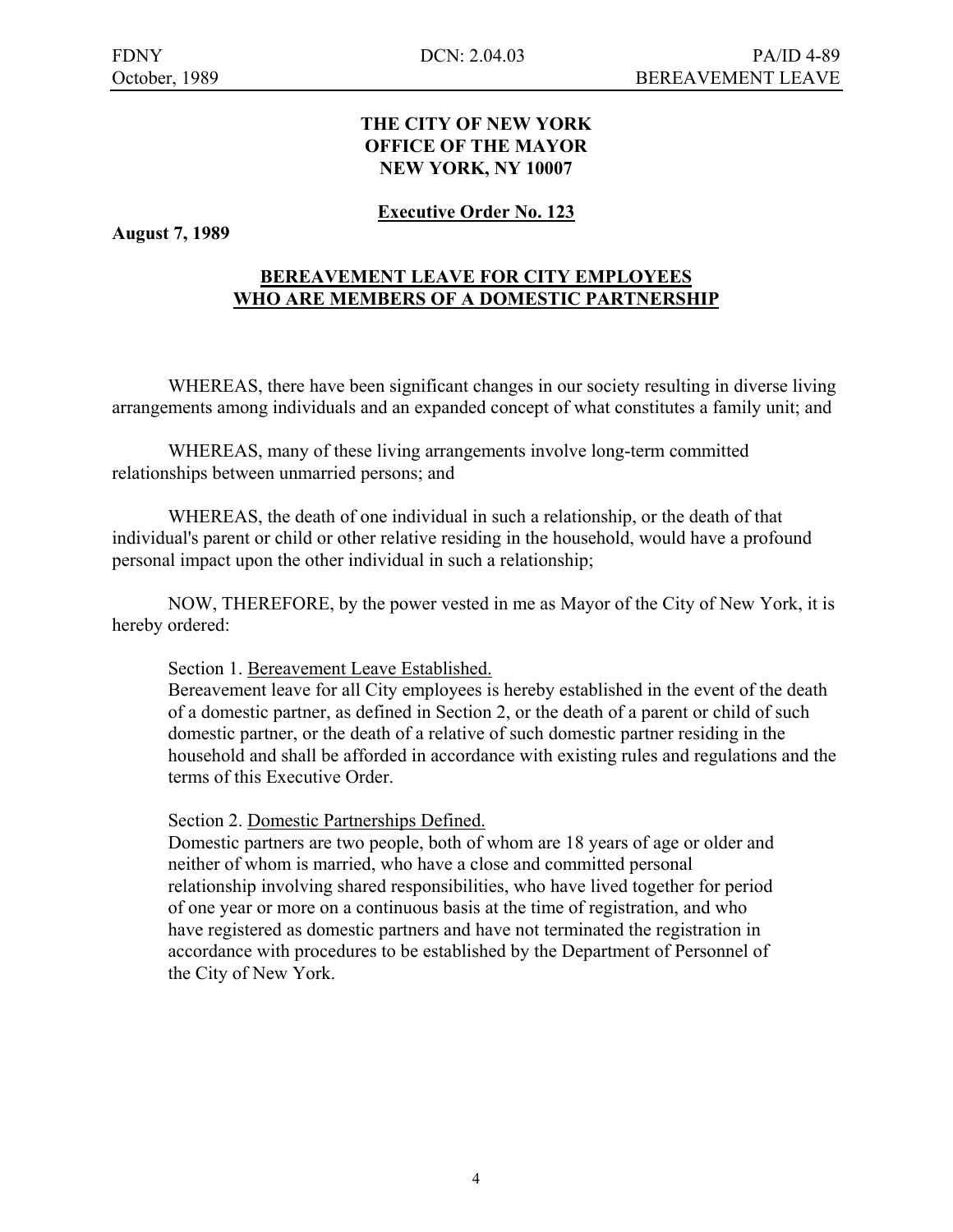$\mathcal{L}_\text{max}$  and  $\mathcal{L}_\text{max}$  and  $\mathcal{L}_\text{max}$  and  $\mathcal{L}_\text{max}$  and  $\mathcal{L}_\text{max}$ 

### Section 3. Registration.

The Department of Personnel of the City of New York is directed to establish procedures and develop forms for the registration and termination of domestic partnerships. The Department of Personnel shall not register a domestic partnership if either member is currently a member of another domestic partnership or was previously a member of another domestic partnership and less than one year has expired since the termination of that domestic partnership.

 Section 4. Effective Date. This order shall take effect immediately.

> EDWARD I. KOCH MAYOR